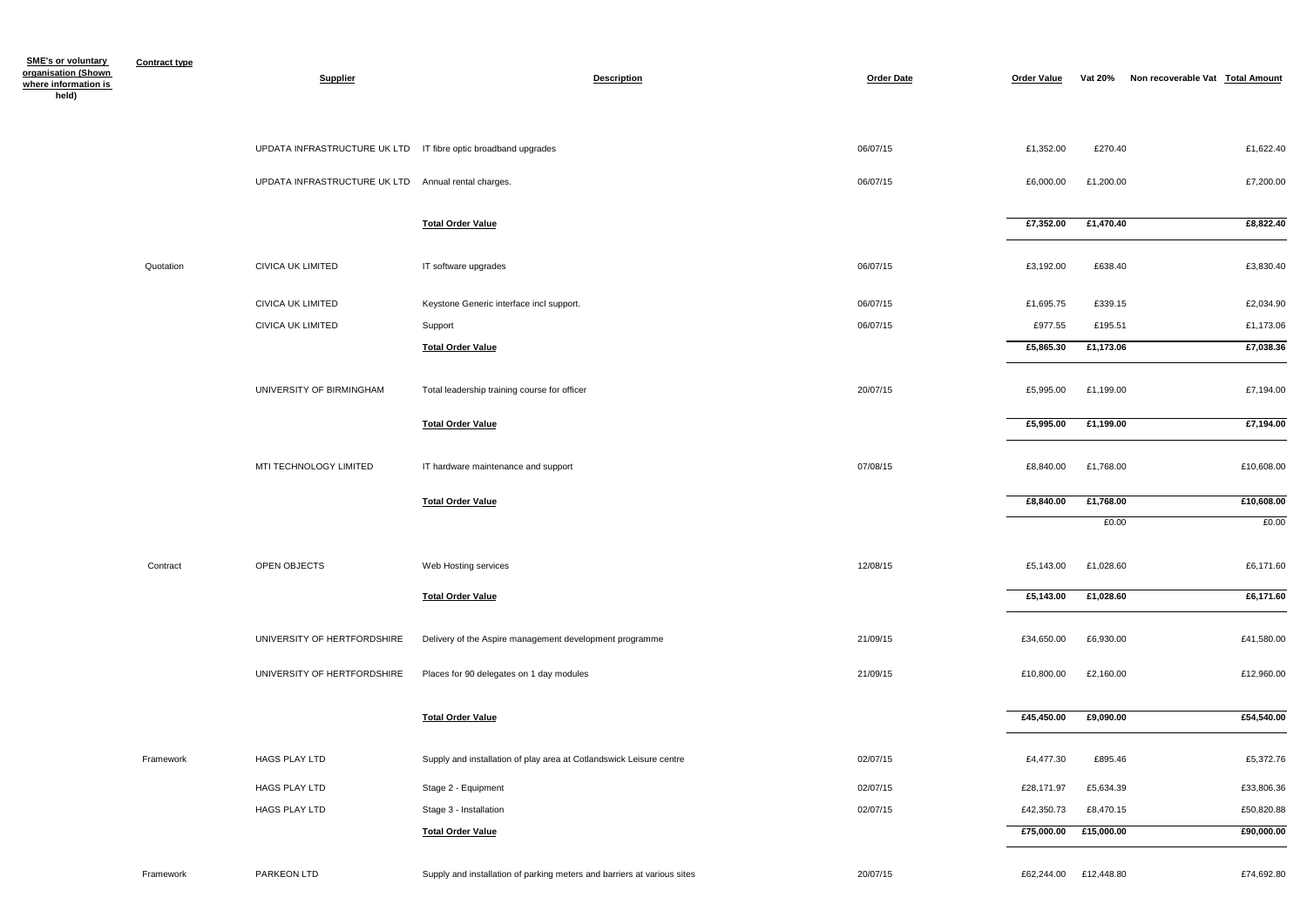| <b>Total Order Value</b>                                                                                        |          | £62,244.00 | £12,448.80 |           | £74,692.80 |
|-----------------------------------------------------------------------------------------------------------------|----------|------------|------------|-----------|------------|
| Lease car, Renault Captur 1.5 dCi 90 Dynamique MediaNav 5dr EDC                                                 | 23/07/15 | £8,528.80  | £1,705.76  |           | £10,234.56 |
| Non Recoverable VAT.                                                                                            | 23/07/15 |            |            | £852.88   | £852.88    |
| Service Rental.                                                                                                 | 23/07/15 | £2,327.00  | £465.40    |           | £2,792.40  |
| <b>Total Order Value</b>                                                                                        |          | £10,855.80 | £2,171.16  | £852.88   | £13,879.84 |
| Lease car, MINI 2.0 Cooper SD 3dr with sport pack in Thunder Grey,                                              | 09/09/15 | £10,896.48 | £2,179.30  |           | £13,075.78 |
|                                                                                                                 |          |            |            |           |            |
| Non recoverable VAT.                                                                                            | 09/09/15 |            |            | £1,089.64 | £1,089.64  |
| Maintenance Rental.                                                                                             | 09/09/15 | £1,221.12  | £244.22    |           | £1,465.34  |
| <b>Total Order Value</b>                                                                                        |          | £12,117.60 | £2,423.52  | £1,089.64 | £15,630.76 |
| Lease car, Mitsubishi Outlander 2.0 PHEV GX4h 5dr Auto in Frost white with black interior.                      | 25/09/15 | £12,759.80 | £2,551.96  |           | £15,311.76 |
| Non Recoverable VAT.                                                                                            | 25/09/15 |            |            | £1,276.00 | £1,276.00  |
| Maintenance Rental.                                                                                             | 25/09/15 | £1,948.80  | £389.76    |           | £2,338.56  |
| <b>Total Order Value</b>                                                                                        |          | £14,708.60 | £2,941.72  | £1,276.00 | £18,926.32 |
| Design and consultancy services for Sparrow Court                                                               | 17/08/15 | £12,891.00 | £2,578.20  |           | £15,469.20 |
| <b>Total Order Value</b>                                                                                        |          | £12,891.00 | £2,578.20  |           | £15,469.20 |
| 240Ltr wheeled bins black with SADC hot foil logo.                                                              | 06/07/15 | £7,221.76  | £1,444.35  |           | £8,666.11  |
| <b>Total Order Value</b>                                                                                        |          | £7,221.76  | £1,444.35  |           | £8,666.11  |
|                                                                                                                 |          |            |            |           |            |
| 2 x market tractor trailers model 4 FB4000S 4000kg turntable steered braked trailer, including<br>delivery      | 08/07/15 | £11,395.00 | £2,279.00  |           | £13,674.00 |
| <b>Total Order Value</b>                                                                                        |          | £11,395.00 | £2,279.00  |           | £13,674.00 |
| To replace Andrews water heater 62/341 and flue in the ladies end shower room at William Bird<br>playing fields | 17/07/15 | £6,949.74  | £1,389.95  |           | £8,339.69  |
| <b>Total Order Value</b>                                                                                        |          | £6,949.74  | £1,389.95  |           | £8,339.69  |
| To carry out quarterly maintenance service to plant 01.07.15-30.09.15. 1st Quarter                              | 17/07/15 | £2,324.50  | £464.90    |           | £2,789.40  |
| To carry out quarterly maintenance service to plant 01.10.15-31.12.15. 2nd Quarter                              | 17/07/15 | £2,324.50  | £464.90    |           | £2,789.40  |
| To carry out quarterly maintenance service to plant 01.01.16-31.03.16. 3rd Quarter                              | 17/07/15 | £2,324.50  | £464.90    |           | £2,789.40  |
| To carry out quarterly maintenance service to plant 01.04.16-30.06.16. 4th Quarter                              | 17/07/15 | £2,324.50  | £464.90    |           | £2,789.40  |
| Total Order Value                                                                                               |          | £9,298.00  | £1,859.60  |           | £11,157.60 |

| Framework  | <b>VWFS UK LIMITED</b>                          | Lease car, Renault Captur 1.5 dCi 90 Dynamique MediaNav 5dr EDC                                                 | 23/07/15 | £8,528.80  | £1,705.76 |           | £10,234.56 |
|------------|-------------------------------------------------|-----------------------------------------------------------------------------------------------------------------|----------|------------|-----------|-----------|------------|
|            | <b>VWFS UK LIMITED</b>                          | Non Recoverable VAT.                                                                                            | 23/07/15 |            |           | £852.88   | £852.88    |
|            | <b>VWFS UK LIMITED</b>                          | Service Rental.                                                                                                 | 23/07/15 | £2,327.00  | £465.40   |           | £2,792.40  |
|            |                                                 | <b>Total Order Value</b>                                                                                        |          | £10,855.80 | £2,171.16 | £852.88   | £13,879.84 |
|            |                                                 |                                                                                                                 |          |            |           |           |            |
| Framework  | LEX AUTOLEASE LIMITED                           | Lease car, MINI 2.0 Cooper SD 3dr with sport pack in Thunder Grey,                                              | 09/09/15 | £10,896.48 | £2,179.30 |           | £13,075.78 |
|            | LEX AUTOLEASE LIMITED                           | Non recoverable VAT.                                                                                            | 09/09/15 |            |           | £1,089.64 | £1,089.64  |
|            | LEX AUTOLEASE LIMITED                           | Maintenance Rental.                                                                                             | 09/09/15 | £1,221.12  | £244.22   |           | £1,465.34  |
|            |                                                 | <b>Total Order Value</b>                                                                                        |          | £12,117.60 | £2,423.52 | £1,089.64 | £15,630.76 |
| Framework  | AUTOMOTIVE LEASING                              | Lease car. Mitsubishi Outlander 2.0 PHEV GX4h 5dr Auto in Frost white with black interior.                      | 25/09/15 | £12,759.80 | £2,551.96 |           | £15,311.76 |
|            | <b>AUTOMOTIVE LEASING</b>                       | Non Recoverable VAT.                                                                                            | 25/09/15 |            |           | £1,276.00 | £1,276.00  |
|            | <b>AUTOMOTIVE LEASING</b>                       | Maintenance Rental.                                                                                             | 25/09/15 | £1,948.80  | £389.76   |           | £2,338.56  |
|            |                                                 | <b>Total Order Value</b>                                                                                        |          | £14,708.60 | £2,941.72 | £1,276.00 | £18,926.32 |
|            | TINA DAVIES-CHILDS                              | Design and consultancy services for Sparrow Court                                                               | 17/08/15 | £12,891.00 | £2,578.20 |           | £15,469.20 |
|            |                                                 | <b>Total Order Value</b>                                                                                        |          | £12,891.00 | £2,578.20 |           | £15,469.20 |
| Framework  | ONE51 ES PLASTICSLTD T/A MGB<br><b>PLASTICS</b> | 240Ltr wheeled bins black with SADC hot foil logo.                                                              | 06/07/15 | £7,221.76  | £1,444.35 |           | £8,666.11  |
|            |                                                 | <b>Total Order Value</b>                                                                                        |          | £7,221.76  | £1,444.35 |           | £8,666.11  |
|            |                                                 |                                                                                                                 |          |            |           |           |            |
|            | TEX ENGINEERING LIMITED                         | 2 x market tractor trailers model 4 FB4000S 4000kg turntable steered braked trailer, including<br>delivery      | 08/07/15 | £11,395.00 | £2,279.00 |           | £13,674.00 |
|            |                                                 | <b>Total Order Value</b>                                                                                        |          | £11,395.00 | £2,279.00 |           | £13,674.00 |
| Quotations | LG BLAND E&M LTD                                | To replace Andrews water heater 62/341 and flue in the ladies end shower room at William Bird<br>playing fields | 17/07/15 | £6,949.74  | £1,389.95 |           | £8,339.69  |
|            |                                                 | <b>Total Order Value</b>                                                                                        |          | £6,949.74  | £1,389.95 |           | £8,339.69  |
|            | <b>GUARDIAN ENVIRONMENTAL</b><br>SERVICES LTD   | To carry out quarterly maintenance service to plant 01.07.15-30.09.15. 1st Quarter                              | 17/07/15 | £2,324.50  | £464.90   |           | £2,789.40  |
|            | <b>GUARDIAN ENVIRONMENTAL</b><br>SERVICES LTD   | To carry out quarterly maintenance service to plant 01.10.15-31.12.15. 2nd Quarter                              | 17/07/15 | £2,324.50  | £464.90   |           | £2,789.40  |
|            | <b>GUARDIAN ENVIRONMENTAL</b><br>SERVICES LTD   | To carry out quarterly maintenance service to plant 01.01.16-31.03.16. 3rd Quarter                              | 17/07/15 | £2,324.50  | £464.90   |           | £2,789.40  |
|            | <b>GUARDIAN ENVIRONMENTAL</b><br>SERVICES LTD   | To carry out quarterly maintenance service to plant 01.04.16-30.06.16. 4th Quarter                              | 17/07/15 | £2,324.50  | £464.90   |           | £2,789.40  |
|            |                                                 | <b>Total Order Value</b>                                                                                        |          | £9,298.00  | £1,859.60 |           | £11,157.60 |